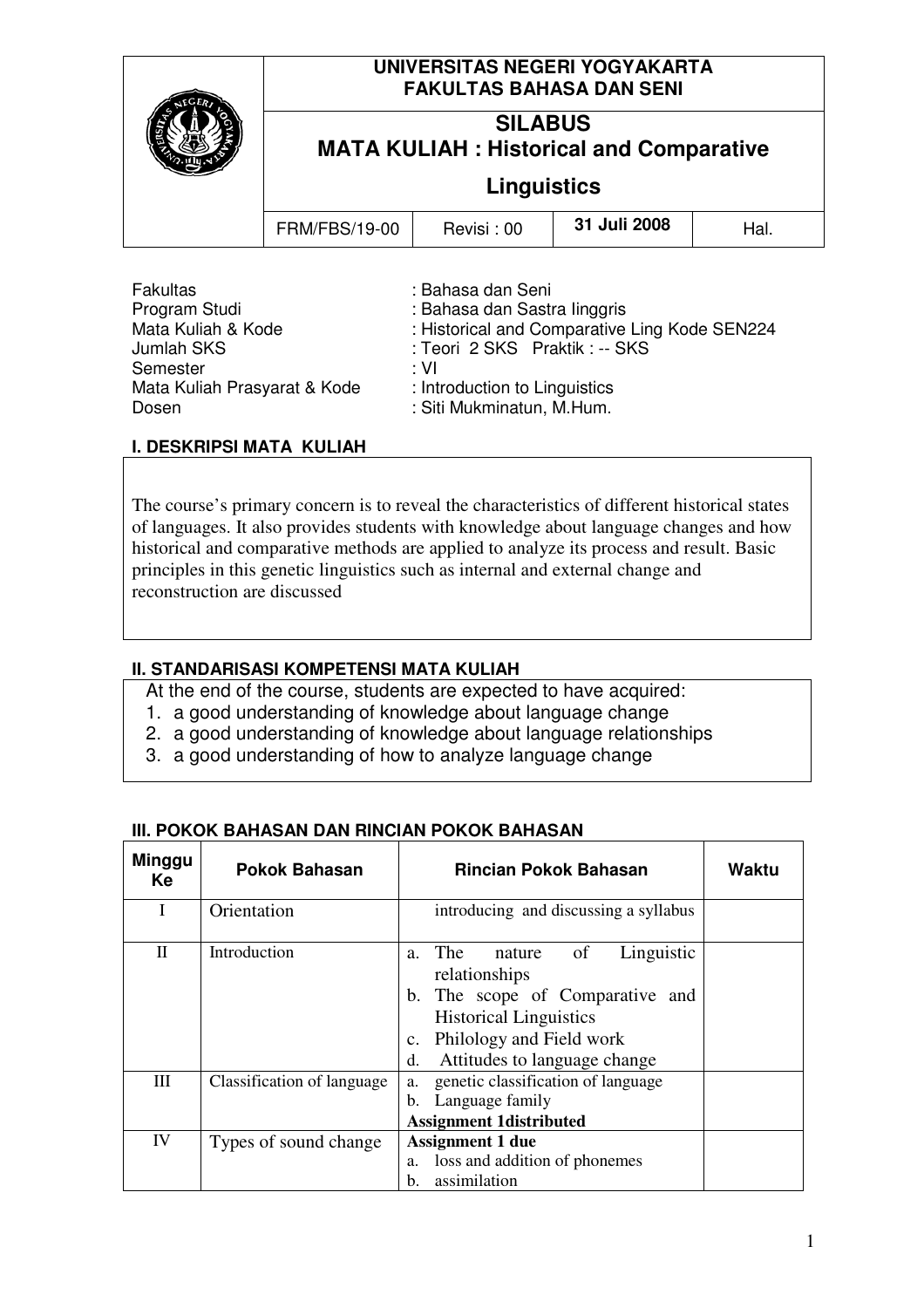

# **UNIVERSITAS NEGERI YOGYAKARTA FAKULTAS BAHASA DAN SENI**

# **SILABUS MATA KULIAH : Historical and Comparative**

**Linguistics** 

FRM/FBS/19-00 Revisi : 00 **31 Juli 2008** Hal.

|             |                         | dissimilation<br>$\mathbf{c}$ .                       |  |
|-------------|-------------------------|-------------------------------------------------------|--|
|             |                         | other sound changes<br>d.                             |  |
|             |                         | <b>Assignment 2 distributed</b>                       |  |
|             |                         |                                                       |  |
| V           | Types of sound change   | <b>Assignment 2 due</b>                               |  |
|             |                         | loss and addition of phonemes<br>a.                   |  |
|             |                         | assimilation<br>b.                                    |  |
|             |                         | dissimilation<br>$c_{\cdot}$                          |  |
|             |                         | other sound changes<br>d.                             |  |
|             |                         | <b>Assignment 3 distributed</b>                       |  |
| VI          | Expressing<br>sound     | <b>Assignment 3 due</b>                               |  |
|             | change                  | writing rules                                         |  |
|             |                         | <b>Assignment 4 distributed</b>                       |  |
| VII         | Expressing<br>sound     | <b>Assignment 4 due</b>                               |  |
|             | change                  | ordering of changes                                   |  |
|             |                         | <b>Assignment 5 distributed</b>                       |  |
| <b>VIII</b> | Expressing<br>sound     | <b>Assignment 5 due</b>                               |  |
|             | change                  | ordering of changes                                   |  |
|             |                         | <b>Assignment 6 distributed</b>                       |  |
| IX          | <b>Assignment 6 due</b> |                                                       |  |
|             |                         | <b>Review</b>                                         |  |
| X           |                         | <b>Mid Test</b>                                       |  |
| XI          | Review and              | Reviewing the test result<br>a.                       |  |
|             | Phonetic and phonemic   | Phonetic Change without Phonemic<br>b.                |  |
|             | change                  | Change                                                |  |
|             |                         | Phonetic Change with Phonemic<br>$c_{\cdot}$          |  |
|             |                         | Change                                                |  |
|             |                         | d. Phonemic Change without Phonetic                   |  |
|             |                         | Change                                                |  |
|             |                         | <b>Assignment 7 distributed</b>                       |  |
| XII         | Phonetic and phonemic   | <b>Assignment 7 due</b>                               |  |
|             | change                  | a. Phonetic Change without Phonemic                   |  |
|             |                         | Change                                                |  |
|             |                         | b. Phonetic Change with Phonemic                      |  |
|             |                         | Change                                                |  |
|             |                         | Phonemic Change without Phonetic<br>$c_{\cdot}$       |  |
|             |                         | Change                                                |  |
|             |                         | <b>Assignment 8 distributed</b>                       |  |
| <b>XIII</b> | Reconstruction          | <b>Assignment 8 due</b>                               |  |
|             |                         | How to apply Comparative method<br>a.                 |  |
|             |                         | sound correspondence and<br>$\mathbf{b}$ .            |  |
|             |                         | reconstruction                                        |  |
|             |                         | reconstruction of conditioned sound<br>$\mathbf{c}$ . |  |
|             |                         | changes                                               |  |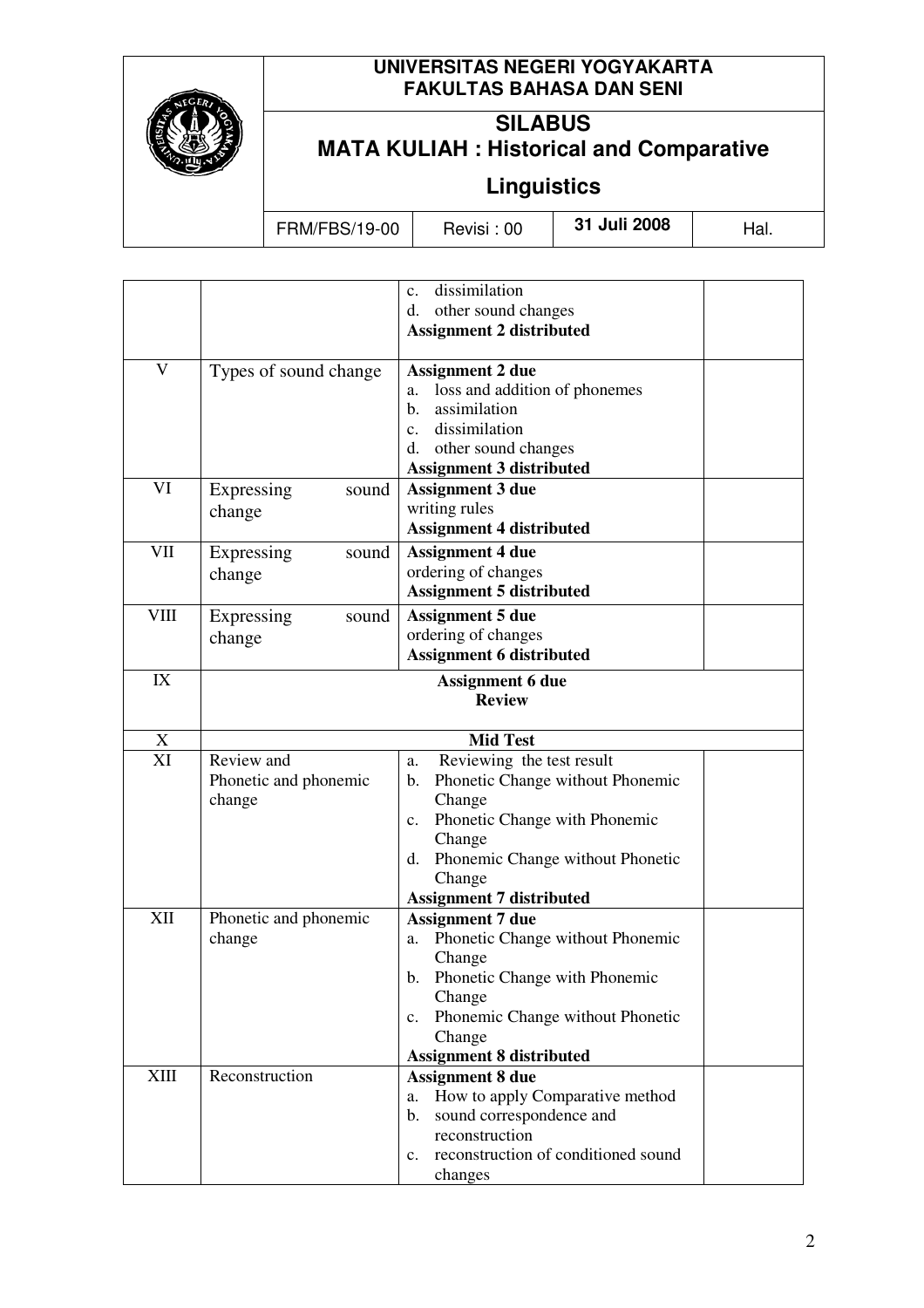

# **UNIVERSITAS NEGERI YOGYAKARTA FAKULTAS BAHASA DAN SENI**

# **SILABUS MATA KULIAH : Historical and Comparative**

**Linguistics** 

FRM/FBS/19-00 Revisi : 00 **31 Juli 2008** Hal.

|            |                         | <b>Assignment 9 distributed</b>        |  |
|------------|-------------------------|----------------------------------------|--|
| XIII-      | Reconstruction          | <b>Assignment 9 due</b>                |  |
| <b>XIV</b> |                         | How to apply Comparative method<br>a.  |  |
|            |                         | sound correspondence and<br>b.         |  |
|            |                         | reconstruction                         |  |
|            |                         | reconstruction of conditioned sound    |  |
|            |                         | changes                                |  |
|            |                         | <b>Assignment 10 distributed</b>       |  |
| XV         | Internal Reconstruction | <b>Assigment 10 due</b>                |  |
|            |                         | Synchronic alternations<br>a.          |  |
|            |                         | Limitations of internal reconstruction |  |
|            | Review                  |                                        |  |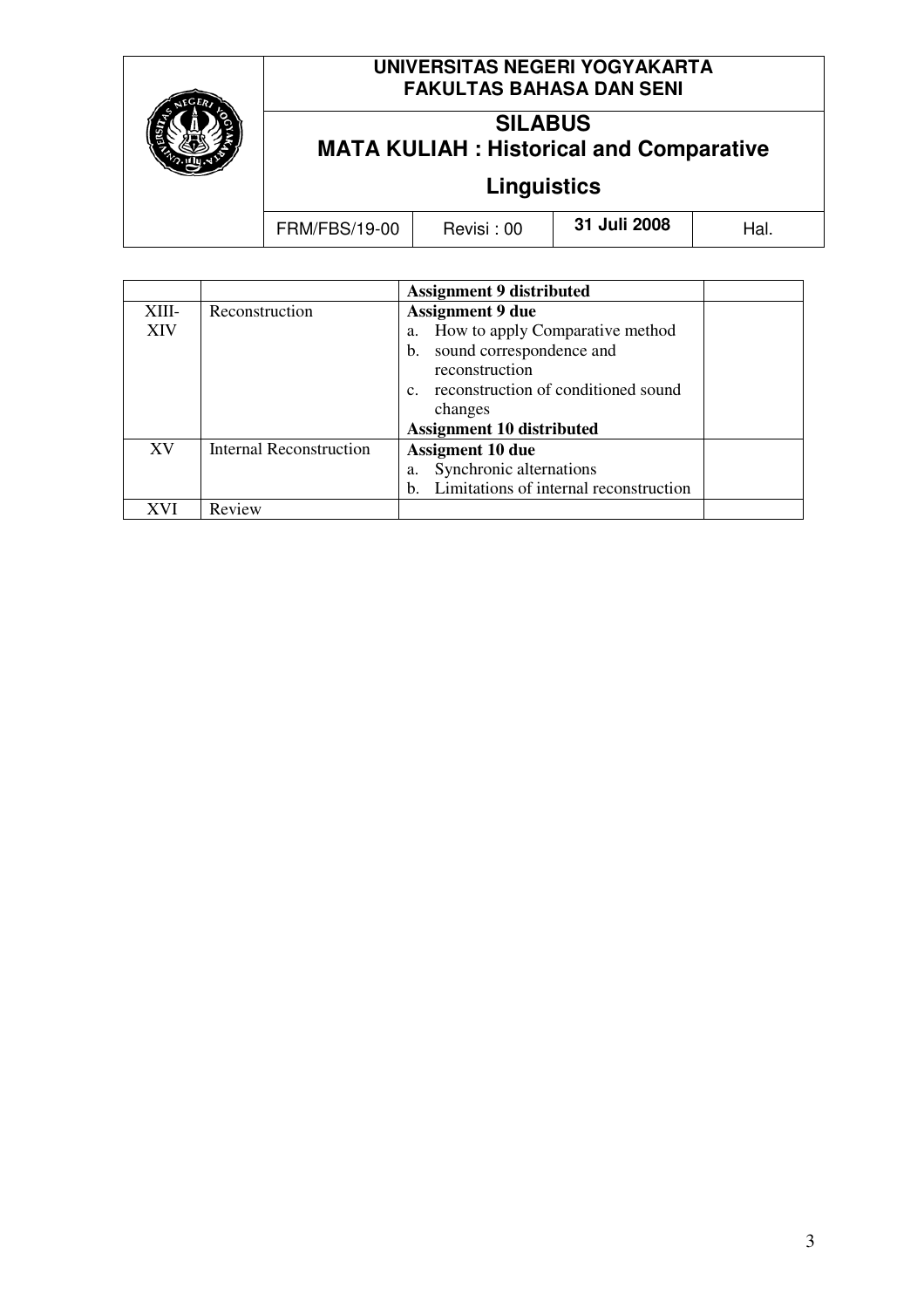

## **IV. REFERENSI/ SUMBER BAHAN**

# **A. Wajib :**

Crowley, Terry. 1992. An Introduction to Historical Linguistics. Auckland: OUP

## **B. Anjuran :**

Arlotto, Anthony. 1972. Introduction to Historical Linguistics. Boston: Houghton Mifflin Company.

O'Graddy, William. Contemporary Linguistics.

Some articles from the Internet

#### **V. EVALUASI**

| <b>No</b> | Komponen Evaluasi   | Bobot (%) |
|-----------|---------------------|-----------|
|           | Attendance          | $10\%$    |
| 2         | Assignments         | 15%       |
| 3         | Class participation | 15%       |
| 3         | Mid Test            | 25%       |
|           | <b>Final Test</b>   | 35%       |
|           | 100%                |           |

# **Topics of Reading**

#### **Introduction**

- 1. Awal Mula timbulnya bahasa (Keraf Ch.1)
- 2. The nature of Linguistic relationships, Attitudes to language change (Crowley. Ch. 1)
- 3. The scope of Comparative and Historical Linguistics, Philology and Field work (Arlotto, Ch. 1-2)

#### **Classification of language**

- 1. Genetic classification of language, Language family (Arlotto, Ch. 3-4)
- 2. Linguistik Bandingan Historis (Keraf, Ch. 2)